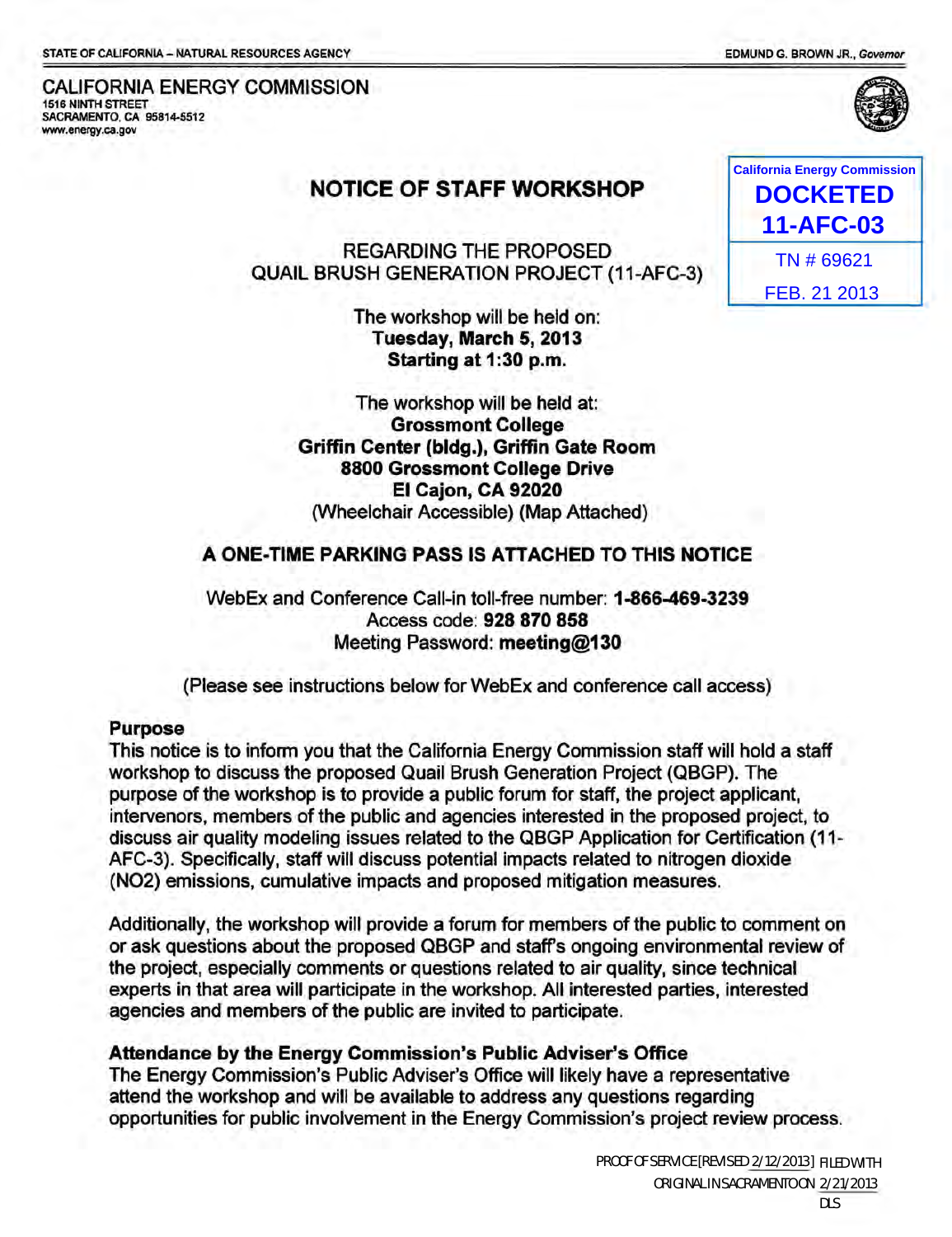## Remote Attendance

Those who prefer to participate in the workshop remotely rather than in person may join by computer or telephone through the following instructions:

## Computer Log-on:

1. Please go to https://energy.webex.com and enter the unique meeting number: 928870858.

2. When prompted, enter your information and the following meeting password: meeting@130.

After logging in on the computer, an AUDIO CONFERENCE BOX will offer you the choice of phone connections:

A. TO HAVE WEBEX CALL YOU BACK: Type your area code and phone number and click 'Call Me'.

B. TO CALL INTO THE TELECONFERENCE: Use the drop-down box to select 'I will call in' and follow the on-screen directions.

C. INTERNATIONAL CALLERS: Click on the 'Global call-in number' link in part (2) above

D. TO LISTEN OVER THE COMPUTER: If you have the needed equipment and your computer is configured, click on 'Use Computer Headset' and then 'Call Using Computer' to use VolP (Internet phone)

Teleconference (TELEPHONE ONLY, NO COMPUTER ACCESS): Call 1-866-469- 3239 (toll-free in the U.s. and Canada) and when prompted enter the unique meeting number: 928 870 858. International callers can select their number from https:/Ienergy.webex.com/energy/globalcallin.php

If you have difficulty joining the meeting, please call the WebEx Technical Support number at 1-866-229-3239.

Public Resources, Contact Information and Additional Sources for Information If you desire information on how to participate in the Energy Commission's review of the proposed project, please contact the Energy Commission's Public Adviser, at (916) 653-4489 or toll free in California at (800) 822-6228, or by email at: publicadviser@energy.ca.gov.

To request special accommodations for those persons with disabilities, please contact Lourdes Quiroz at Iguiroz@energy.ca.gov or by telephone (916) 654-5146 within five days of the workshop. For those persons with limited English knowledge, request interpreter services by contacting the Project Manager, Eric Solorio, at (916) 651-0966 within three days of the workshop.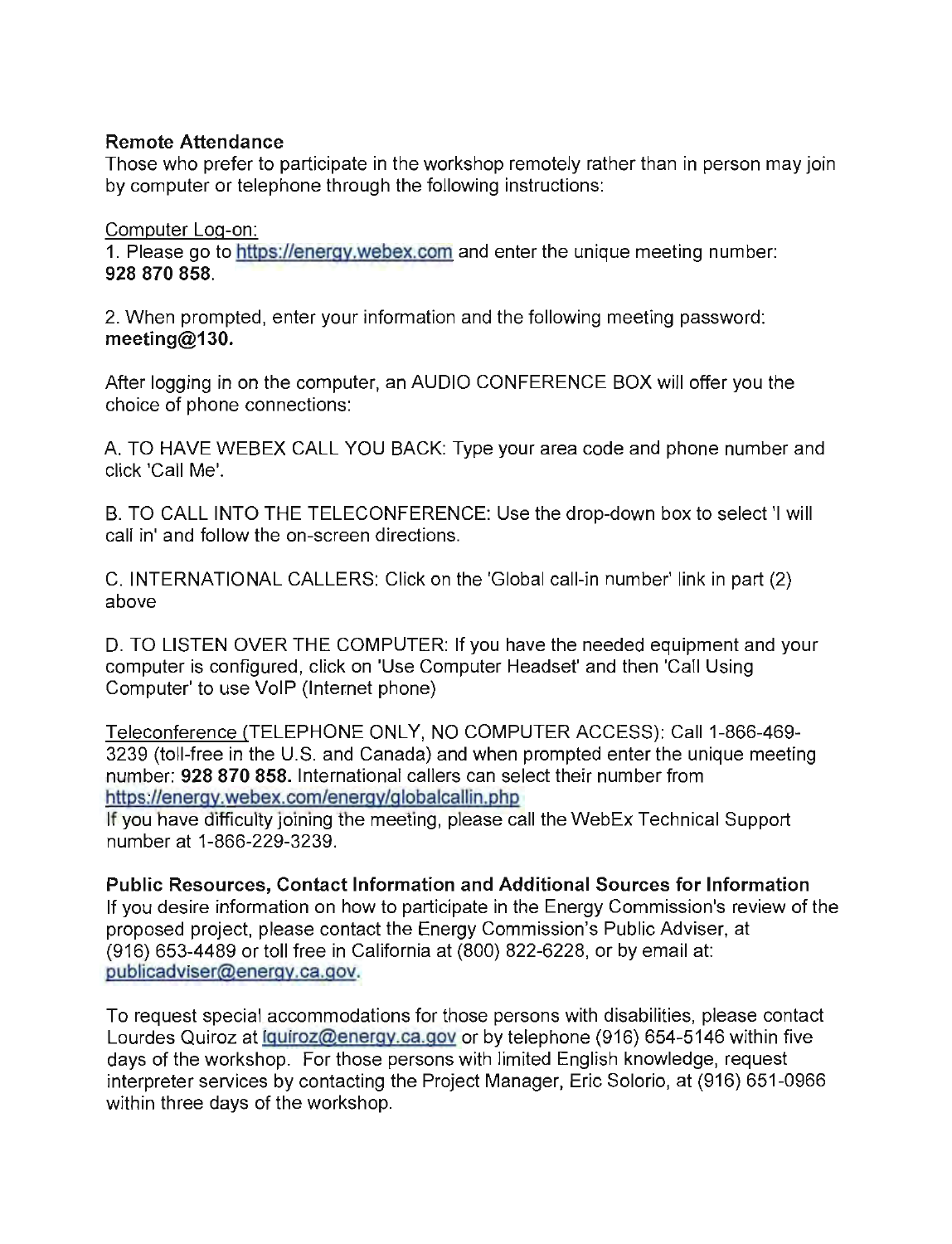Information about the project can be found at the following website: http://www.energy.ca.gov/sitingcases/guailbrush/index.html

If you wish to provide written comments on the project, please submit comments to the Energy Commission Dockets Unit. Please include the docket number 11-AFC-03 for the QBGP project in the subject line or first paragraph of your comments. If you wish to submit comments electronically, please provide them in either Microsoft Word format or as a Portable Document Format (PDF) to docket@energy.ca.gov. Please include your name or organization's name in the file name. If you are preparing non-electronic written comments, please mail or hand deliver them to:

California Energy Commission Dockets Unit, MS-4 Docket No. 11-AFC-03 1516 Ninth Street Sacramento, CA 95814-5512

All written comments and materials filed with the Dockets Unit will become a part of the public record of the proceeding. Additionally, comments may be posted on the project website.

You can also subscribe to receive e-mail notification of all notices and announcements at: http://www.energy.ca.gov/sitingcases/guailbrush/index.html. By being on this email list, you will receive all project related notices and documents pertaining to the project's evaluation and review.

For additional information contact Eric Solorio, Energy Commission Project Manager at (916) 651-0966 or email at esolorio@energy.ca.gov.

News media inquiries should be directed to Assistant Executive Director for Media and Public Communications, Adam Gottlieb, at (916) 654-4989, or by email at: mediaoffice@energy.ca.gov.

Date: 02/21/13

Sincerely.

/ caus

ROGER<sup>E</sup>. JOHNSON, Deputy Director Siting. Transmission and Environmental **Protection Division** 

Mailed to lists: Property Owners, Agency and **Library**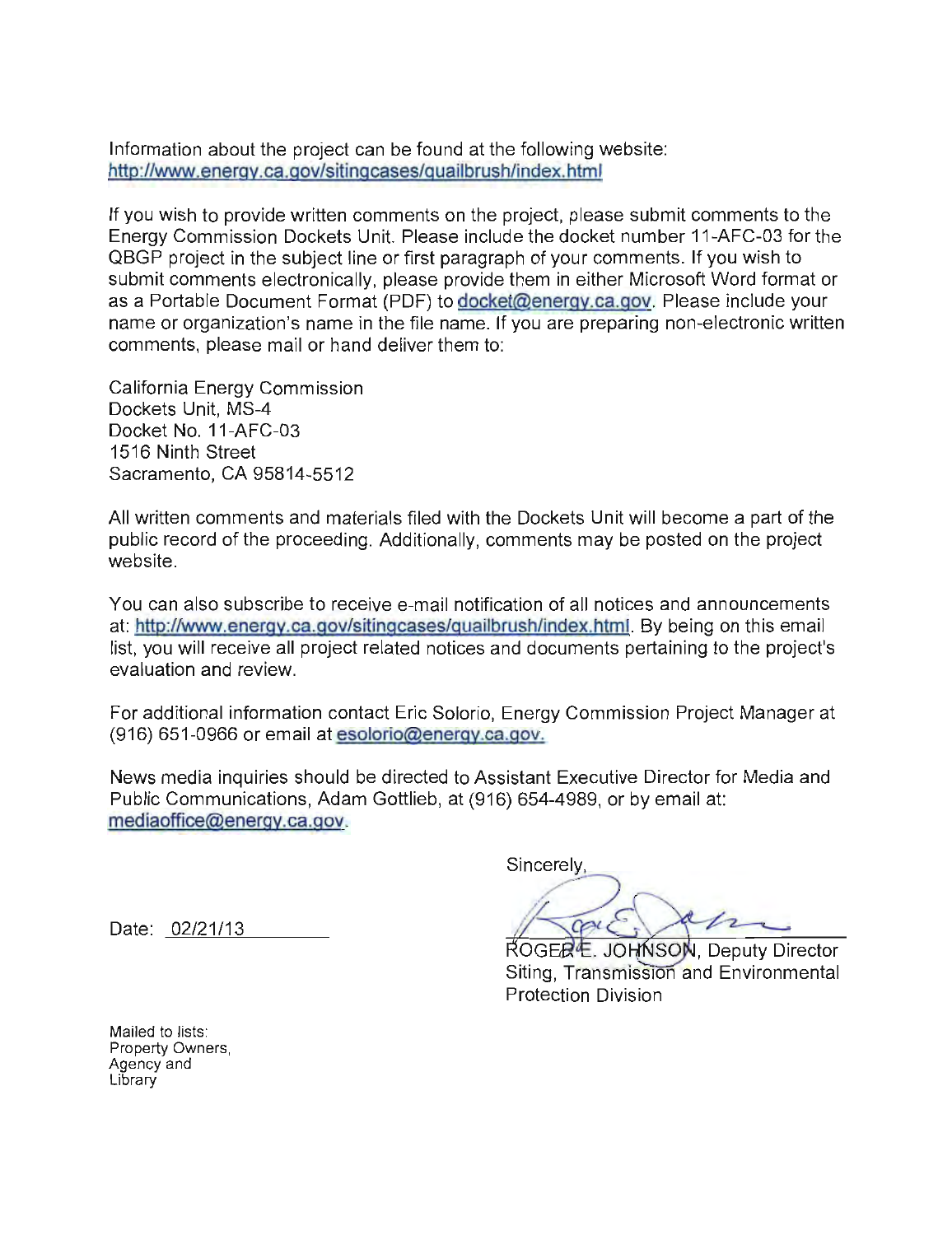# NOTICE OF STAFF WORKSHOP

REGARDING THE PROPOSED QUAIL BRUSH GENERATION PROJECT (11-AFC-3)

## Grossmont College, 8800 Grossmont College Drive, EI Cajon, CA 92020 Griffin Center (bldg.), Griffin Gate Room

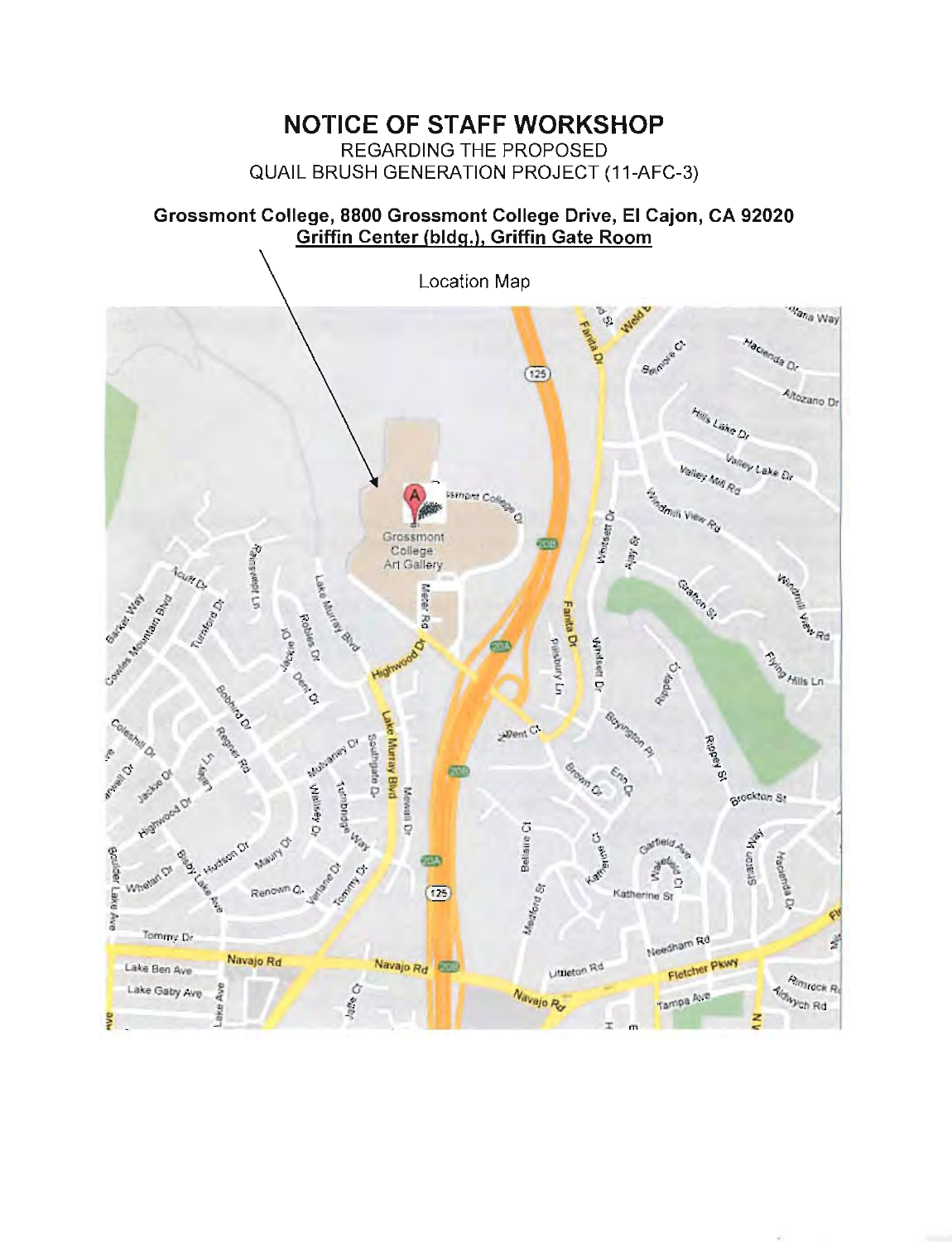#### Directions to Grossmont College

- 1. From Points North (From North I-S; 1- 80S; I-IS) Take 52 East to 125 South to the Grossmont College Drive Exit. Tum right at the light. Follow the perimeter road into campus.
- 2. From Points South (Chula Vista, Mexico, etc.) Take 805 or 5 North to 94 East to 125 North to Grossmont College Drive. Tum right at the first signal then proceed straight into the campus. The perimeter road will lead you around campus.
- 3. From Points East (EI Cajon, Santee, etc.) Take Fletcher Parkway (West) to Navajo Road. Turn left on Navajo Road to Lake Murray Drive. Tum right on Lake Murray Drive to Highwood Drive. Follow Highwood Drive into college. Follow the perimeter road straight preferred parking lot.
- 4. From Points East County (Alpine, Campo, etc.) Take 1-8 West to 125 North to Grossmont College Drive. Tum right at the first signal then proceed straight into the campus. The perimeter road will lead you around campus.
- 5. From Points West (San Diego Airport, Downtown, etc.) Take 8 East to 125 North to Grossmont College Drive. Turn right at the first signal then proceed straight into the campus. The perimeter road will lead you around campus.



Please fold along dotted line and place on windshield

# **GUEST PARKING PERMIT- One-Time Use Only**

Grossmont-Cuyamaca Community College District



THIS PERMIT IS FOR THE SOLE USE OF AN AUTHORIZED VISITOR TO THIS SPECIAL EVENT. PERMITS THAT ARE ALTERED ARE INVALID AND VEHICLES ARE SUBJECT TO CITATION.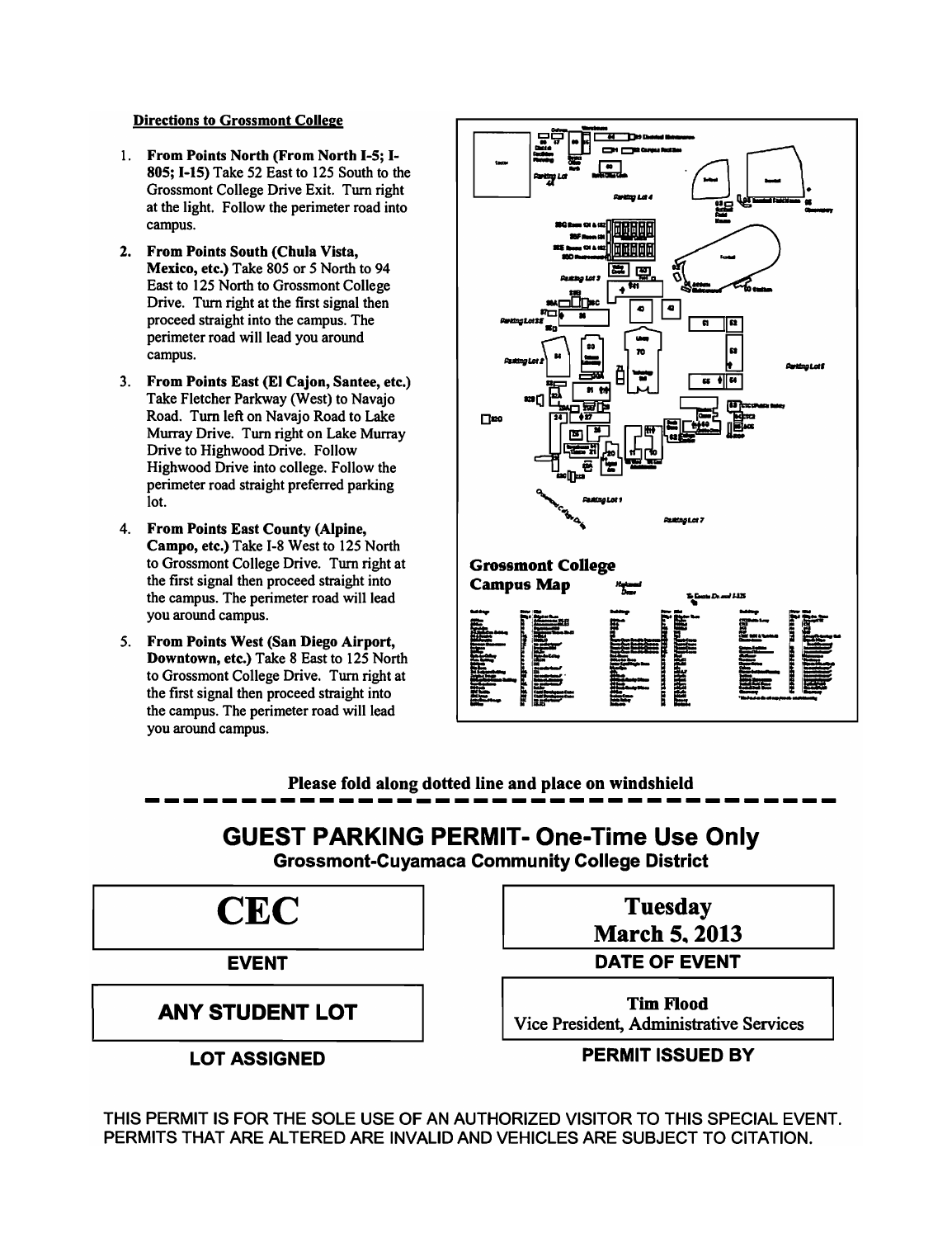

BEFORE THE ENERGY RESOURCES CONSERVATION AND DEVELOPMENT COMMISSION OF THE STATE OF CALIFORNIA 1516 NINTH STREET, SACRAMENTO, CA 95814 1-800-822-6228 - WWW.ENERGY.CA.GOV

## **APPLICATION FOR CERTIFICATION FOR THE** QUAIL BRUSH GENERATION PROJECT PROOF OF SERVICE

Docket No. 11-AFC-03

(Revised 02/12/2013)

## SERVICE LIST:

## APPLICANT

Cogentrix Energy, LLC C. Richard "Rick" Neff, Vice President Environmental, Health & Safety John Collins, VP Development Lori Ziebart, Project Manager Quail Brush Generation Project 9405 Arrowpoint Boulevard Charlotte, NC 28273 rickneff@cogentrix.com johncollins@cogentrix.com loriziebart@cogentrix.com

#### APPLICANT'S CONSULTANTS

Tetra Tech EC, Inc. Connie Fanner Sr. Environmental Project Manager Sarah McCall Sr. Environmental Planner 143 Union Boulevard, Suite 1010 Lakewood, CO 80228 connie.fanner@tetratech.com sarah.mccall@tetratech.com

Tetra Tech EC, Inc. Barry McDonald VP Solar Energy Development 17885 Von Karman Avenue, Ste. 500 Irvine, CA 92614-6213 barry.mcdonald@tetratech.com

### APPLICANT'S COUNSEL

Ella Foley Gannon Camarin Madigan Bingham McCutchen LLP Three Embarcadero Center San Francisco, CA 94111-4067 ella.gannon@bingham.com camarin.madigan@bingham.com

### INTERVENORS

Roslind Varghese 9360 Leticia Drive Santee, CA 92071 roslindv@gmail.com

Rudy Reyes 8655 Graves Avenue, #117 Santee, CA 92071 rreyes2777@hotmail.com

Dorian S. Houser 7951 Shantung Drive Santee, CA 92071 dhouser@cox.net

Kevin Brewster 8502 Mesa Heights Road Santee, CA 92071 Izpup@yahoo.com

Helping Hand Tools Mr. Rob Simpson, CEO 1901 First Avenue, Suite 219 San Diego, CA 92101 rob@redwoodrob.com

Sierra Club, San Diego Chapter c/o Law Office of Robert W. Wright Robert W. Wright 716 Castro Street Solana Beach, CA 92075 bob.wright@mac.com

### INTERVENORS (Cont'd.)

Sunset Greens Homeowners Association c/o Briggs Law Corporation Cory J. Briggs Isabel E. O'Donnell 99 East "C" Street, Suite 111 Upland, CA 91786 cory@briggslawcorp.com isabel@briggslawcorp.com

HomeFed Fanita Rancho, LLC c/o Allen Matkins Leck Gamble Mallory & Natsis LLP Jeffrey A. Chine Heather S. Riley 501 West Broadway, 15<sup>th</sup> Floor San Diego, CA 92101 jchine@allenmatkins.com hriley@allenmatkins.com jkaup@allenmatkins.com vhoy@allenmatkins.com

Preserve Wild Santee Van Collinsworth 9222 Lake Canyon Road Santee, CA 92071 savefanita@cox.net

Center for Biological Diversity John Buse Aruna Prabhala 351 California Street, Suite 600 San Francisco, CA 94104 jbuse@biologicaldiversity.org aprabhala@biologicaldiversity.org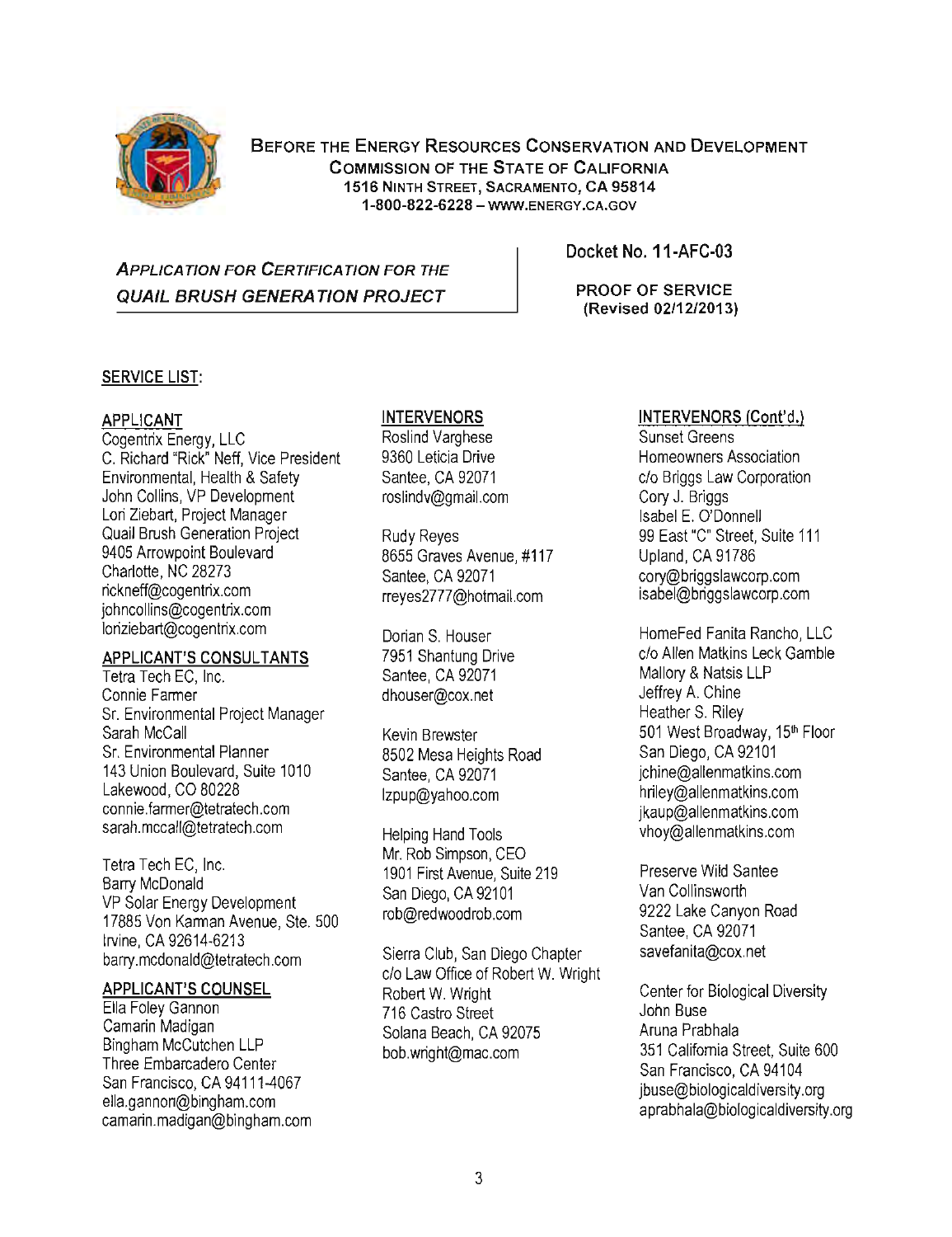#### INTERVENORS (Cont'd.)

California Pilots Association Andy Wilson 31438 Greenbrier Lane Hayward, CA 94544 andy.wilson@calpilots.org

#### INTERESTED AGENCIES

California ISO e-recipient@caiso.com

City of Santee Department of Development Services Melanie Kush, Director of Planning 10601 Magnolia Avenue, Bldg. 4 Santee, CA 92071 mkush@ci.santee.ca.us

City of San Diego Development Services Dept. Morris E. Dye 1222 First Avenue, MS 501 San Diego, CA 92101 mdye@sandiego.gov

County of San Diego Department of Planning & Land Use Mindy Fogg Land Use Environmental Planner Advance Planning 5510 Overland Avenue, Suite 310 San Diego, CA 92123 mindy.fogg@sdcounty.ca.gov

#### ENERGY COMMISSION STAFF

Eric Solorio Project Manager eric.solorio@energy.ca.gov

Stephen Adams Staff Counsel stephen.adams@energy.ca.gov

#### ENERGY COMMISSION - PUBLIC ADVISER

\*Blake Roberts Assistant Public Adviser pUblicadviser@energy.ca.gov

#### COMMISSION DOCKET UNIT

California Energy Commission - Docket Unit Attn: Docket No. 11-AFC-03 1516 Ninth Street, MS-4 Sacramento, CA 95814-5512 docket@energy.ca.gov

#### OTHER ENERGY COMMISSION PARTICIPANTS (LISTED FOR CONVENIENCE ONLY):

After docketing, the Docket Unit will provide a copy to the persons listed below. Do not send copies of documents to these persons unless specifically directed to do so.

KAREN DOUGLAS Commissioner and Presiding Member

ANDREW McALLISTER Commissioner and Associate Member

Raoul Renaud Hearing Adviser

Galen Lemei Adviser to Commissioner Douglas

Jennifer Nelson Adviser to Commissioner Douglas

David Hungerford Adviser to Commissioner McAllister

Patrick Saxton Adviser to Commissioner McAllister

Eileen Allen Commissioners' Technical Adviser for Facility Siting